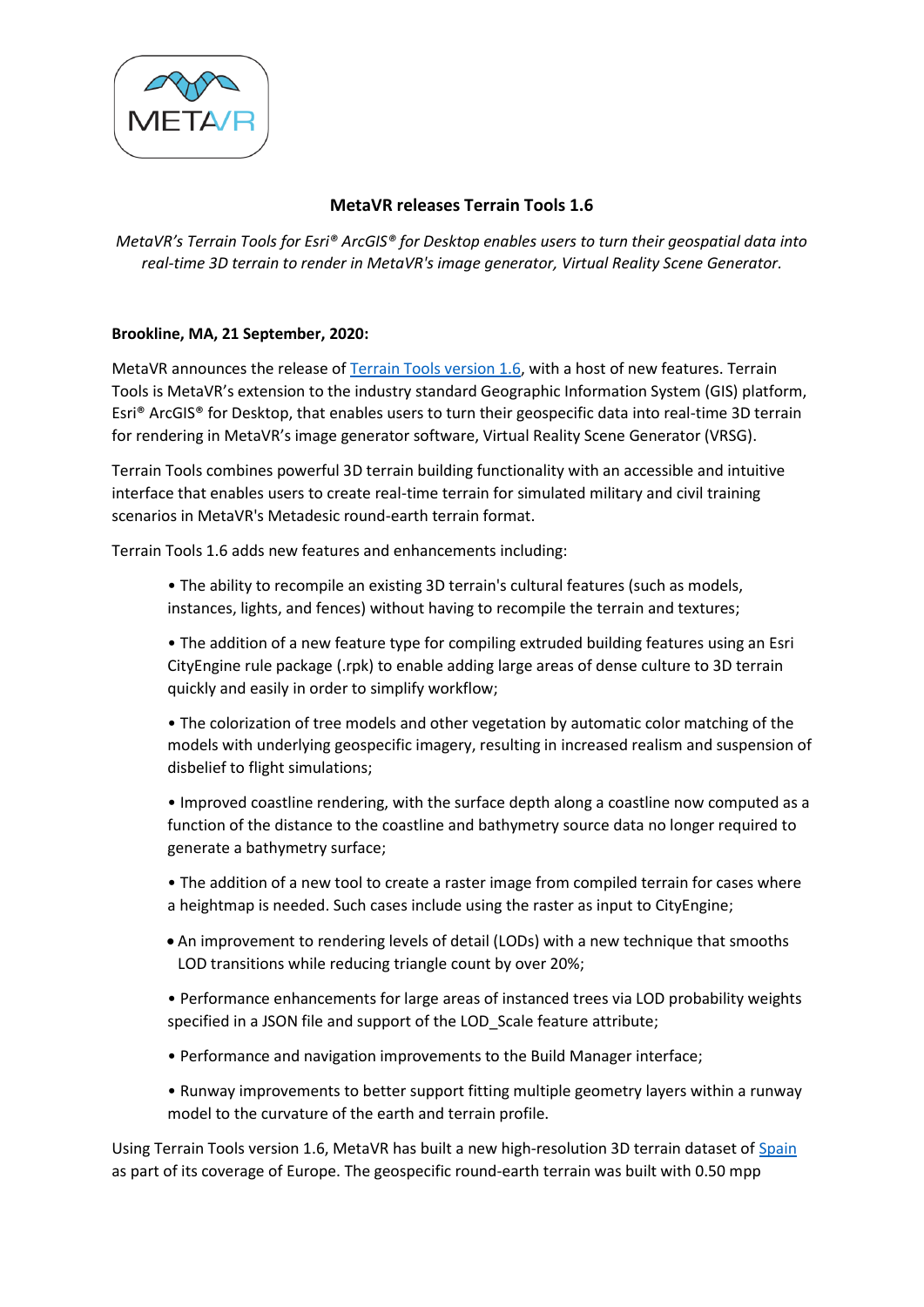resolution source imagery and SRTM1 (30m) elevation source data covering the entire country, and bathymetry data of the northern/western Spain coastline. It includes areas of high-resolution insets of Lugo province in the Galicia region of northwest Spain and Los Llanos Albacete Air Base (LEAB) in Albacete province in central Spain.

Terrain Tools 1.6 is available to MetaVR customers on Terrain Tools active maintenance. The new version supports all advancements in the latest ArcGIS for Desktop version 10.8.

Terrain built with the new features of Terrain Tools version 1.6 requires the latest release of VRSG 6.4.



*Image: Upper left: MetaVR Terrain Tools 1.6 view of northwest Spain within Esri ArcMap. Right: two VRSG views rendering the terrain of Lugo province in the Galicia region of northwest Spain. Upper view shows the rendered town of Pedrafita do Cebreiro.* (MetaVR image).

-- End --

## **About MetaVR**

MetaVR, founded in 1997, develops commercial PC-based software for the military simulation and training markets, featuring high-speed 3D visualization content and rapid creation of networked virtual worlds using real-world data. MetaVR's real-time visual systems provide the fidelity of geospecific simulation with game-quality graphics. Users can build (with real-world photographic imagery, elevation data, and feature data) high-fidelity virtual worlds with our terrain generation tools, and render in real time, at 60Hz frame rates, the resulting virtual world with our real-time 3D visualization application, Virtual Reality Scene Generator. MetaVR systems are used for applications such as UAS/RPA trainers, manned flight simulators, mission planning and rehearsal, joint fires and JTAC simulation training, urban operations training, and emergency response management training. For more information, visit www.metavr.com.